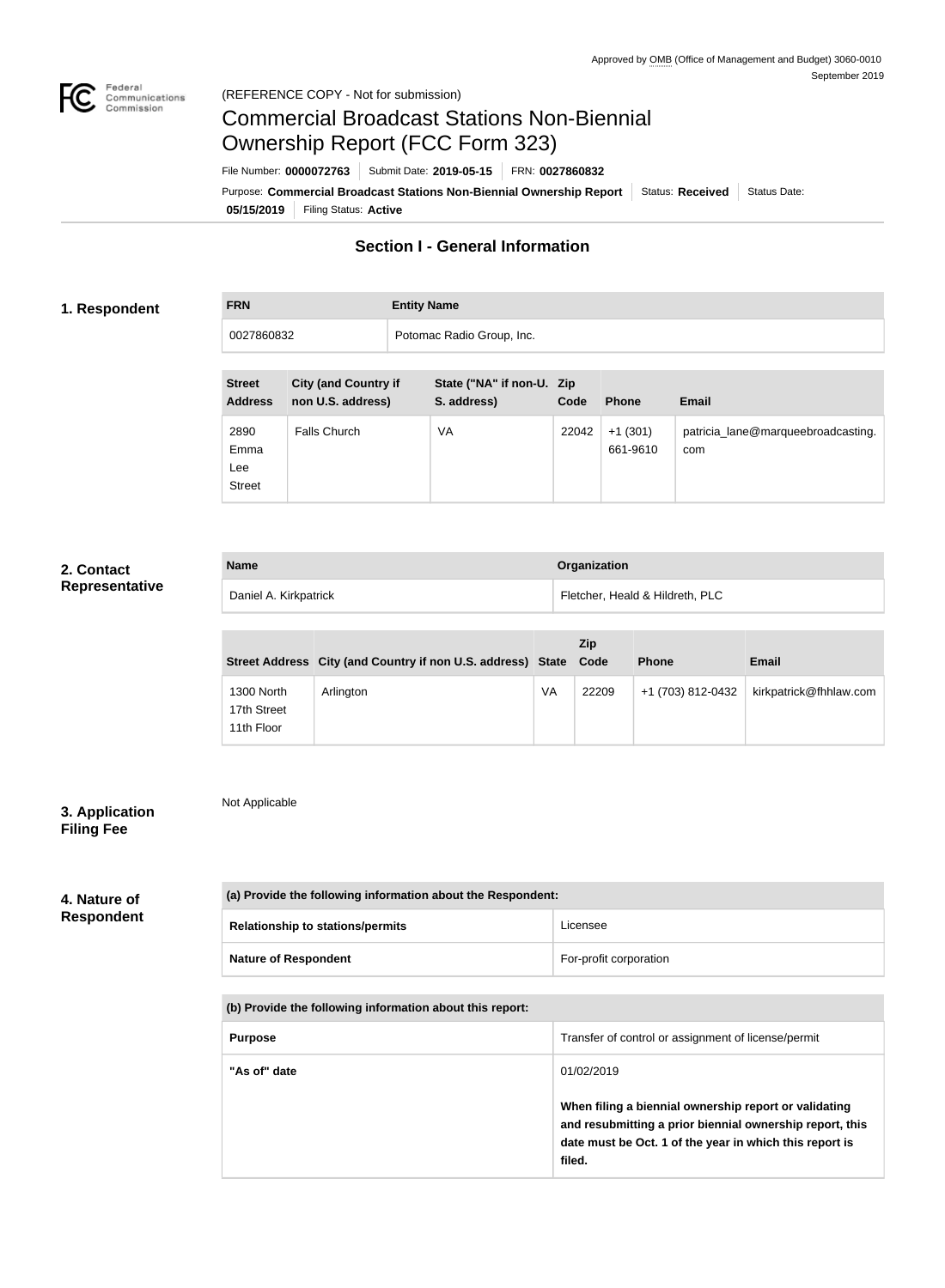**5. Licensee(s) /Permittees(s) and Station(s) /Permit(s)**

**Respondent is filing this report to cover the following Licensee(s)/Permittee(s) and station(s)/permit(s):**

| Licensee/Permittee Name                        |             |                   |            |              |                |
|------------------------------------------------|-------------|-------------------|------------|--------------|----------------|
| Potomac Radio Group, Inc.                      |             |                   | 0027860832 |              |                |
| <b>Call Sign</b><br>Fac. ID No.<br><b>City</b> |             |                   |            | <b>State</b> | <b>Service</b> |
| 48686                                          | <b>WUST</b> | <b>WASHINGTON</b> |            | DC           | AM             |
| 54876                                          | <b>WCRW</b> | <b>LEESBURG</b>   |            | VA           | AM             |
|                                                |             |                   |            |              |                |

#### **Section II – Non-Biennial Ownership Information**

Licensee/Permittee Respondents should list all contracts and other instruments set forth in 47 C.F.R. Section 73.3613(a) through (c) for the facility or facilities listed on this report. In addition, attributable Local Marketing Agreements (LMAs) and attributable Joint Sales Agreements (JSAs) must be disclosed by the licensee of the brokering station on its ownership report. If the agreement is an attributable LMA, an attributable JSA, or a network affiliation agreement, check the appropriate box. Otherwise, select "Other." Non-Licensee/Permittee Respondents should select "Not Applicable" in response to this question.

Not Applicable.

**2. Ownership Interests**

**1. 47 C.F.R. Section 73.3613** 

**and Other Documents**

> **(a)** Ownership Interests. This Question requires Respondents to enter detailed information about ownership interests by generating a series of subforms. Answer each question on each subform. The first subform listing should be for the Respondent itself. If the Respondent is not a natural person, also list each of the officers, directors, stockholders, non-insulated partners, non-insulated members, and any other persons or entities with a direct attributable interest in the Respondent pursuant to the standards set forth in 47 C.F.R. Section 73.3555. (A "direct" interest is one that is not held through any intervening companies or entities.) List each interest holder with a direct attributable interest in the Respondent separately.

> Leave the percentage of total assets (Equity Debt Plus) field blank for an interest holder unless that interest holder has an attributable interest in the Respondent solely on the basis of the Commission's Equity Debt Plus attribution standard, 47 C.F.R. Section 73.3555, Note 2(i).

In the case of vertical or indirect ownership structures, list only those interests in the Respondent that also represent an attributable interest in the Licensee(s) or Permittee(s) for which the report is being submitted.

Entities that are part of an organizational structure that includes holding companies or other forms of indirect ownership must file separate ownership reports. In such a structure do not report, or file a separate report for, any interest holder that does not have an attributable interest in the Licensee(s) or Permittee(s) for which the report is being submitted.

Please see the Instructions for further detail concerning interests that must be reported in response to this question.

The Respondent must provide an FCC Registration Number for each interest holder reported in response to this question. Please see the Instructions for detailed information and guidance concerning this requirement.

| <b>FRN</b>          | 0027860832                          |                      |  |
|---------------------|-------------------------------------|----------------------|--|
| <b>Entity Name</b>  | Potomac Radio Group, Inc.           |                      |  |
| <b>Address</b>      | PO Box                              |                      |  |
|                     | <b>Street 1</b>                     | 2890 Emma Lee Street |  |
|                     | <b>Street 2</b>                     |                      |  |
|                     | <b>City</b>                         | <b>Falls Church</b>  |  |
|                     | State ("NA" if non-U.S.<br>address) | VA                   |  |
|                     | <b>Zip/Postal Code</b>              | 22042                |  |
|                     | Country (if non-U.S.<br>address)    | <b>United States</b> |  |
| <b>Listing Type</b> | Respondent                          |                      |  |

**Ownership Information**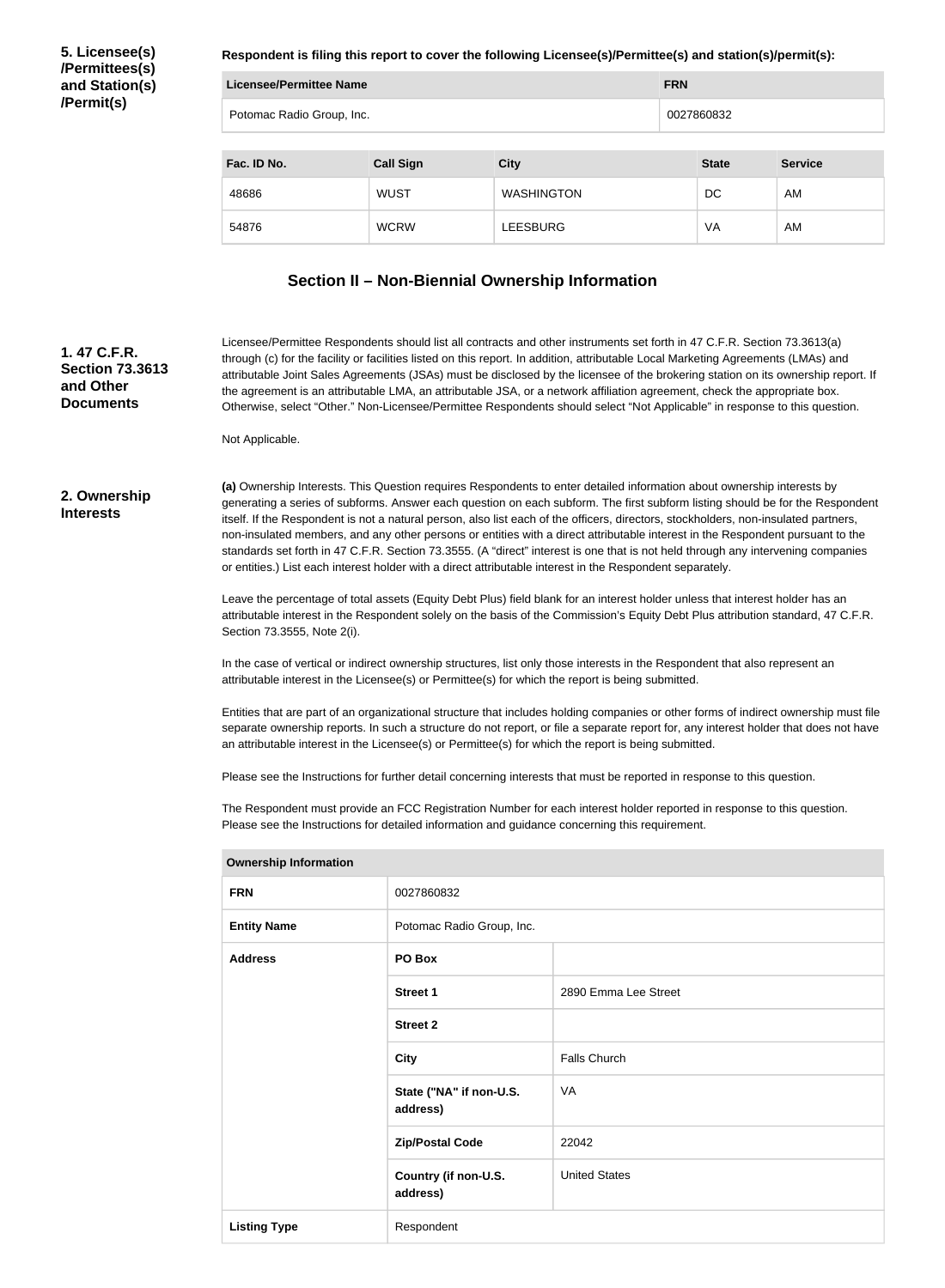| <b>Positional Interests</b><br>(check all that apply)                                                                      | Respondent                                |         |                      |
|----------------------------------------------------------------------------------------------------------------------------|-------------------------------------------|---------|----------------------|
| <b>Interest Percentages</b><br>(enter percentage values<br>from 0.0 to 100.0)                                              | <b>Voting</b>                             | $0.0\%$ | Jointly Held?<br>No. |
|                                                                                                                            | <b>Total assets (Equity Debt</b><br>Plus) | $0.0\%$ |                      |
| Does interest holder have an attributable interest in one or more broadcast stations<br>that do not appear on this report? |                                           |         | No.                  |

#### **Ownership Information**

| <b>FRN</b>                                                                                                                 | 0023166598                                |                       |                            |  |
|----------------------------------------------------------------------------------------------------------------------------|-------------------------------------------|-----------------------|----------------------------|--|
| <b>Name</b>                                                                                                                | Patricia R. Lane                          |                       |                            |  |
| <b>Address</b>                                                                                                             | PO Box                                    |                       |                            |  |
|                                                                                                                            | <b>Street 1</b>                           | 4400 Brookeville Road |                            |  |
|                                                                                                                            | <b>Street 2</b>                           |                       |                            |  |
|                                                                                                                            | <b>City</b>                               | <b>Brookeville</b>    |                            |  |
|                                                                                                                            | State ("NA" if non-U.S.<br>address)       | <b>MD</b>             |                            |  |
|                                                                                                                            | <b>Zip/Postal Code</b>                    | 20833                 |                            |  |
|                                                                                                                            | Country (if non-U.S.<br>address)          | <b>United States</b>  |                            |  |
| <b>Listing Type</b>                                                                                                        | Other Interest Holder                     |                       |                            |  |
| <b>Positional Interests</b><br>(check all that apply)                                                                      | Officer, Director, Owner, Stockholder     |                       |                            |  |
| <b>Interest Percentages</b><br>(enter percentage values                                                                    | Voting                                    | 30.0%                 | <b>Jointly Held?</b><br>No |  |
| from 0.0 to 100.0)                                                                                                         | <b>Total assets (Equity Debt</b><br>Plus) | 30.0%                 |                            |  |
| Does interest holder have an attributable interest in one or more broadcast stations<br>that do not appear on this report? |                                           |                       | Yes                        |  |

#### **Ownership Information**

| <b>FRN</b>     | 0023166614                          |                       |  |
|----------------|-------------------------------------|-----------------------|--|
| <b>Name</b>    | Brian J. Lane                       |                       |  |
| <b>Address</b> | PO Box                              |                       |  |
|                | <b>Street 1</b>                     | 4400 Brookeville Road |  |
|                | <b>Street 2</b>                     |                       |  |
|                | <b>City</b>                         | <b>Brookeville</b>    |  |
|                | State ("NA" if non-U.S.<br>address) | MD                    |  |
|                | <b>Zip/Postal Code</b>              | 20833                 |  |
|                | Country (if non-U.S.<br>address)    | <b>United States</b>  |  |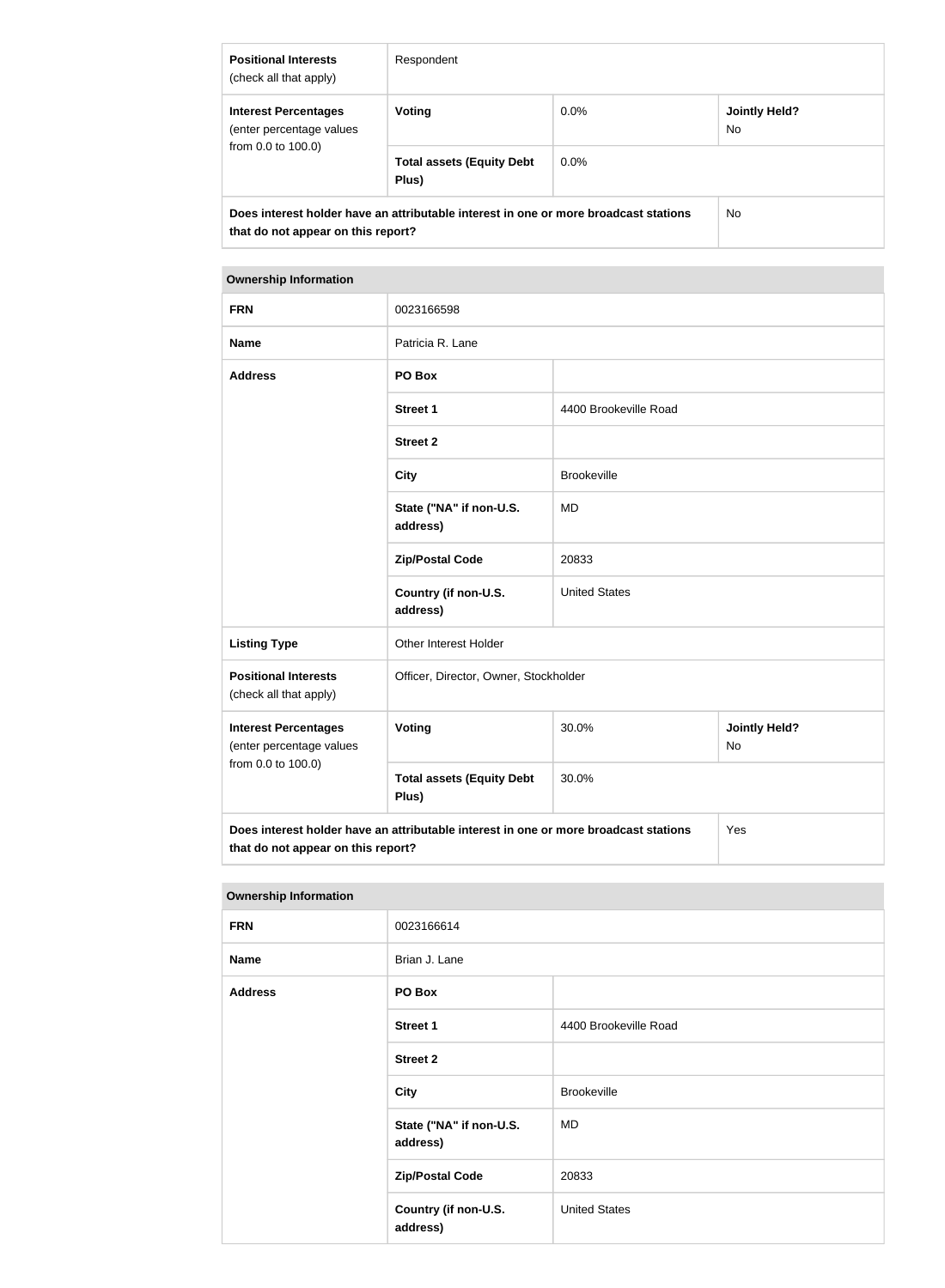| <b>Listing Type</b>                                                                                                        | Other Interest Holder                     |       |                             |
|----------------------------------------------------------------------------------------------------------------------------|-------------------------------------------|-------|-----------------------------|
| <b>Positional Interests</b><br>(check all that apply)                                                                      | Officer, Director, Owner, Stockholder     |       |                             |
| <b>Interest Percentages</b><br>(enter percentage values<br>from 0.0 to 100.0)                                              | Voting                                    | 30.0% | <b>Jointly Held?</b><br>No. |
|                                                                                                                            | <b>Total assets (Equity Debt</b><br>Plus) | 30.0% |                             |
| Does interest holder have an attributable interest in one or more broadcast stations<br>that do not appear on this report? |                                           |       | Yes                         |

#### **Ownership Information**

| <b>FRN</b>                                                                                                                                                 | 9990135776                                |                        |                                   |
|------------------------------------------------------------------------------------------------------------------------------------------------------------|-------------------------------------------|------------------------|-----------------------------------|
| <b>Name</b>                                                                                                                                                | Danny Ray Masden                          |                        |                                   |
| <b>Address</b>                                                                                                                                             | PO Box                                    |                        |                                   |
|                                                                                                                                                            | <b>Street 1</b>                           | 1188 Broad Creek Place |                                   |
|                                                                                                                                                            | <b>Street 2</b>                           |                        |                                   |
|                                                                                                                                                            | <b>City</b>                               | Herndon                |                                   |
|                                                                                                                                                            | State ("NA" if non-U.S.<br>address)       | VA                     |                                   |
|                                                                                                                                                            | <b>Zip/Postal Code</b>                    | 20170                  |                                   |
|                                                                                                                                                            | Country (if non-U.S.<br>address)          | <b>United States</b>   |                                   |
| <b>Listing Type</b>                                                                                                                                        | Other Interest Holder                     |                        |                                   |
| <b>Positional Interests</b><br>(check all that apply)                                                                                                      | Officer, Director, Owner, Stockholder     |                        |                                   |
| <b>Interest Percentages</b><br>(enter percentage values<br>from 0.0 to 100.0)                                                                              | Voting                                    | 40.0%                  | <b>Jointly Held?</b><br><b>No</b> |
|                                                                                                                                                            | <b>Total assets (Equity Debt</b><br>Plus) | 40.0%                  |                                   |
| Does interest holder have an attributable interest in one or more broadcast stations<br>that do not appear on this report?                                 |                                           |                        | No                                |
|                                                                                                                                                            |                                           |                        |                                   |
| (b) Respondent certifies that any interests, including equity, financial, or voting<br>Yes<br>interests, not reported in this filing are non-attributable. |                                           |                        |                                   |

If "No," submit as an exhibit an explanation.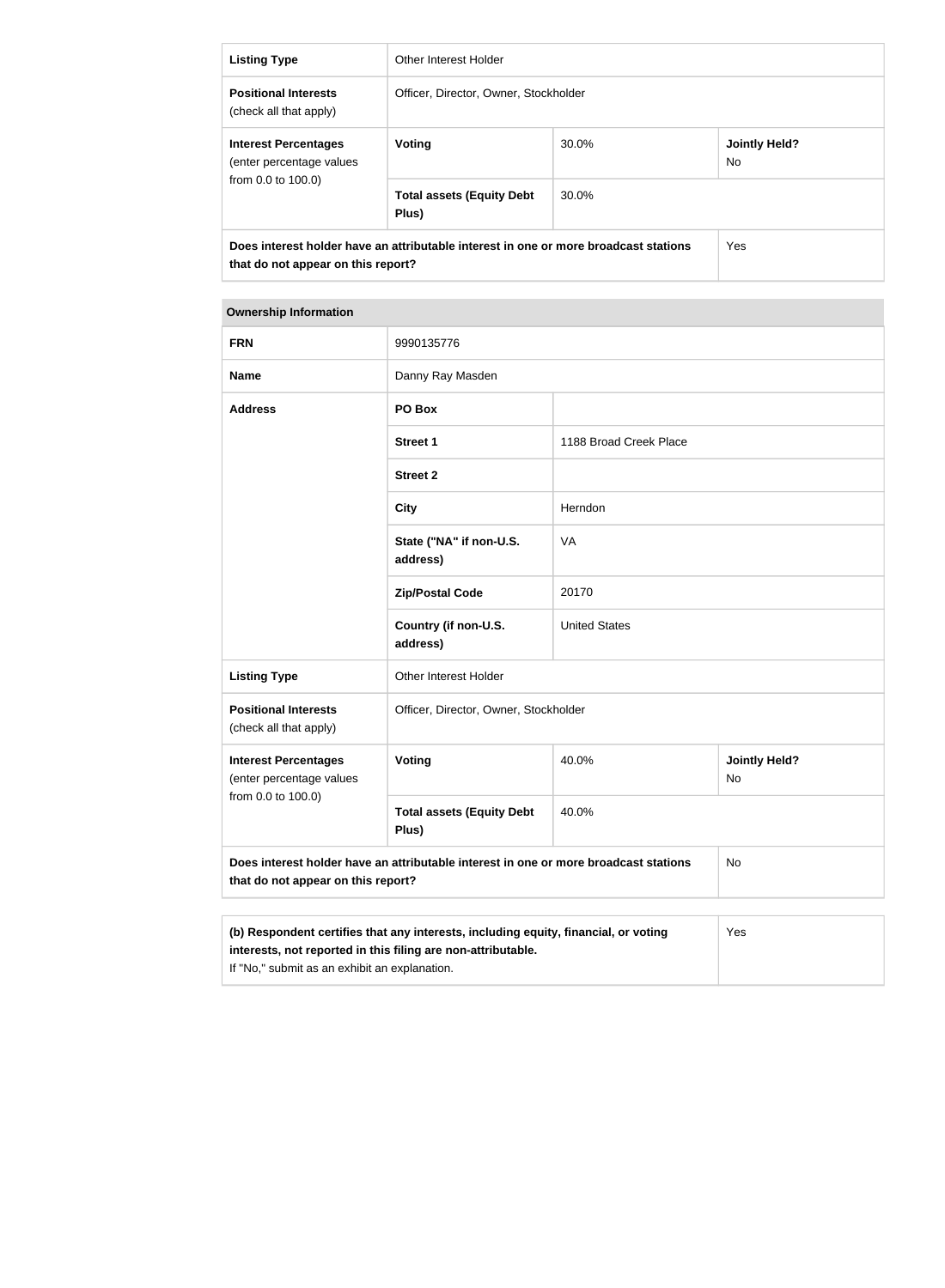

**(d) Are any of the individuals listed as an attributable interest holder in the Respondent married to each other or related to each other as parentchild or as siblings?** Yes

If "Yes," provide the following information for each such the relationship.

| <b>Family Relationships</b> |            |             |               |  |
|-----------------------------|------------|-------------|---------------|--|
| <b>FRN</b>                  | 0023166598 | <b>Name</b> | Patricia R La |  |
| <b>FRN</b>                  | 0023166614 | <b>Name</b> | Brian J Lane  |  |

| <b>Relationship</b>                         | <b>Spouses</b>                                                                      |           |  |
|---------------------------------------------|-------------------------------------------------------------------------------------|-----------|--|
|                                             |                                                                                     |           |  |
|                                             |                                                                                     |           |  |
| duties wholly unrelated to the Licensee(s)? | (e) Is Respondent seeking an attribution exemption for any officer or director with | <b>No</b> |  |

If "Yes," complete the information in the required fields and submit an Exhibit fully describing that individual's duties and responsibilities, and explaining why that individual should not be attributed an interest.

**Patricia R Lane**